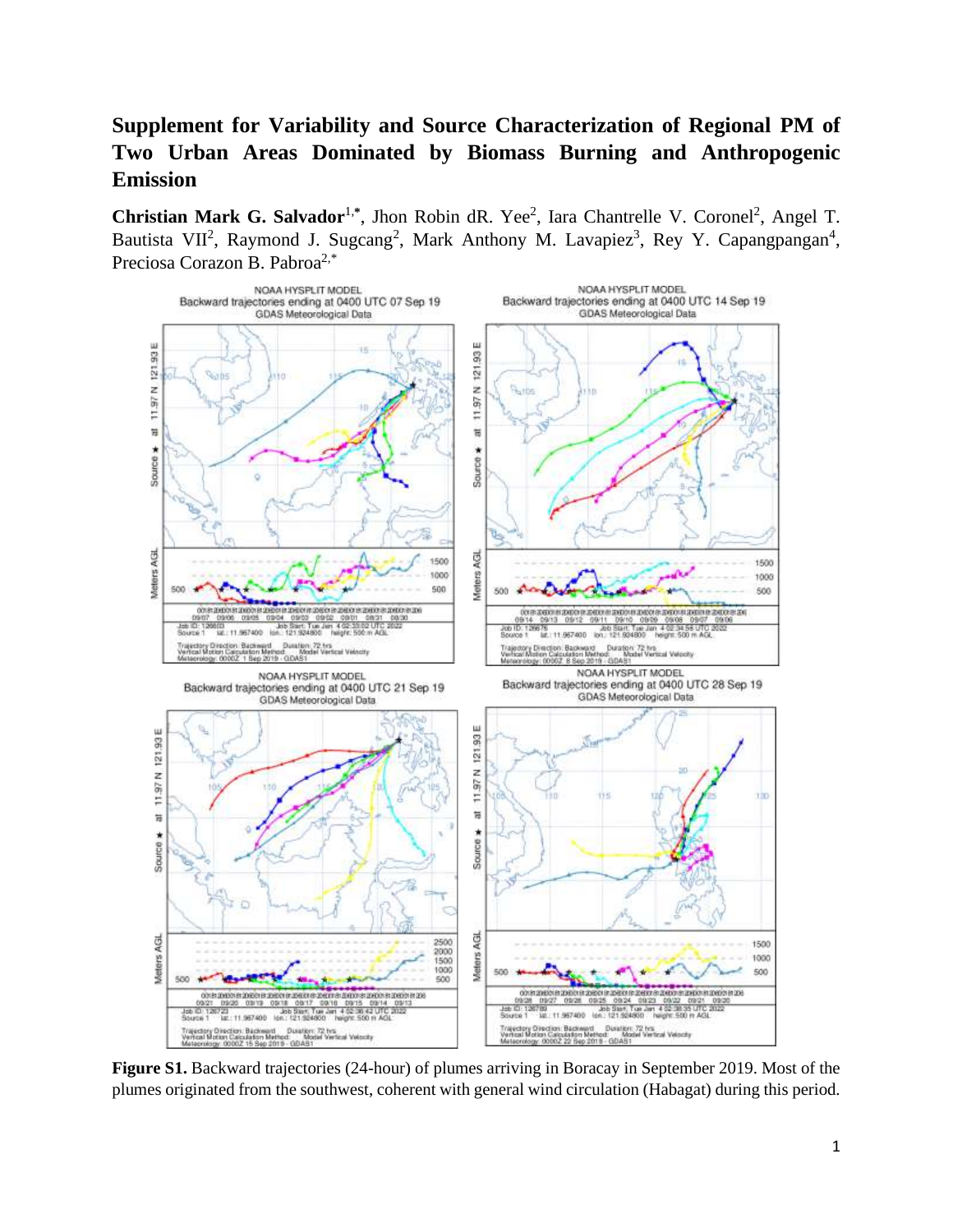



**August 2019 September 2019**



**Figure S2.** Monthly spatial profile of organic carbon (OC) in South East Asia. There was an evident transport of OC in September 2019, coming from SEA countries and south of the Philippines.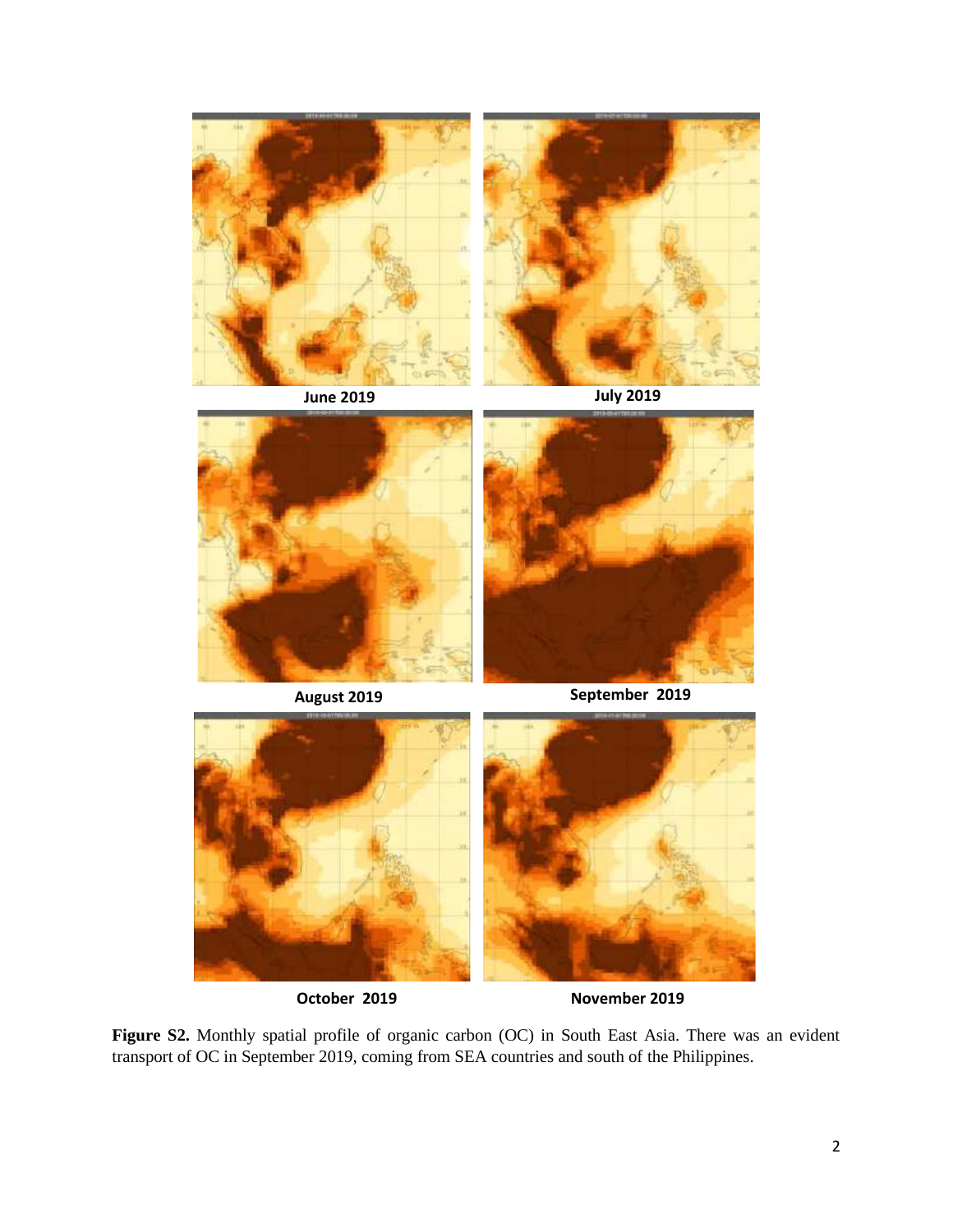

Figure S3. Time series profile of PM<sub>2.5</sub> in Southern Philippines from ground-based measurement and simulated surface concentration from satellite data (MERRAero). Included in the figure is the profile of OC, which had a prominent enhancement in September 2019. The shaded region is the period when elevated PM<sub>2.5</sub> mass concentration, attributed to the transport of combustion plume from SEA countries and south of Philippines. More information regarding this site can be found in a prior study (Salvador et al., 2022)